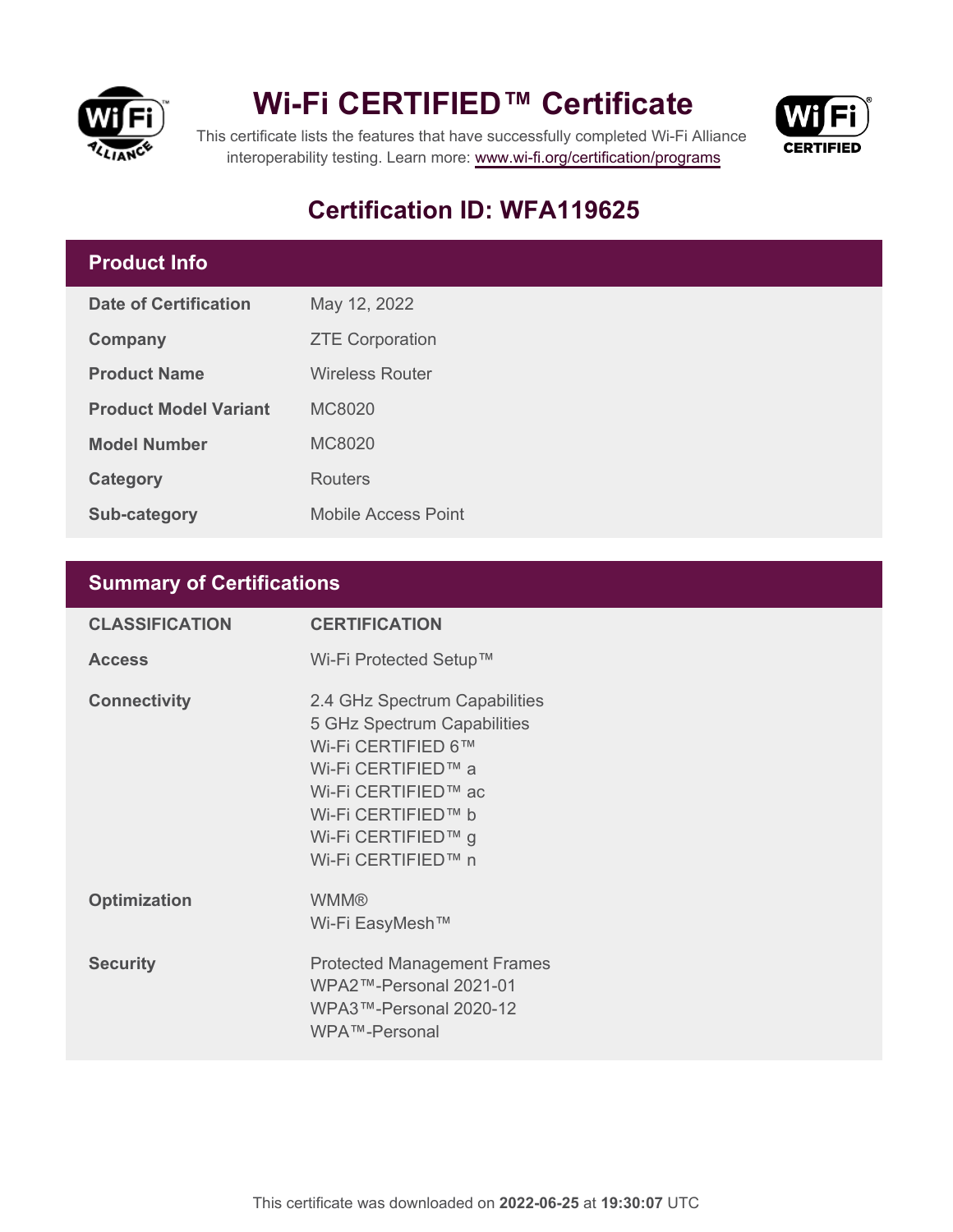

**Certification ID: WFA119625**



| <b>Role: Access Point</b>                                                           |                                                 |                    | Page 2 of 4    |  |
|-------------------------------------------------------------------------------------|-------------------------------------------------|--------------------|----------------|--|
| <b>Wi-Fi Components</b>                                                             |                                                 |                    |                |  |
| <b>Wi-Fi Component Operating System</b>                                             | <b>RF Architecture</b>                          |                    |                |  |
| $I$ inux 4 14                                                                       | <b>Bands Supported</b>                          | Transmit (Tx)      | Receive (Rx)   |  |
| <b>Wi-Fi Component Firmware</b><br>WLAN.HK.2.5.r5-00017-<br>QCAHKSWPL_SILICONZ-2 v1 | $2.4$ GHz                                       | 2                  | $\overline{2}$ |  |
|                                                                                     |                                                 |                    |                |  |
| <b>Wi-Fi Component Operating System</b>                                             | <b>RF Architecture</b>                          |                    |                |  |
| <b>Linux 4.14</b>                                                                   | <b>Bands Supported</b>                          | Transmit (Tx)      | Receive (Rx)   |  |
| <b>Wi-Fi Component Firmware</b><br>WLAN.HK.2.5.r5-00017-                            | 5 GHz                                           | 4                  | 4              |  |
| QCAHKSWPL_SILICONZ-2 v1                                                             |                                                 |                    |                |  |
| <b>Certifications</b>                                                               |                                                 |                    |                |  |
| 2.4 GHz Spectrum Capabilities                                                       |                                                 | Wi-Fi CERTIFIED 6™ |                |  |
| 20 MHz Channel Width in 2.4 GHz                                                     | 4 antenna support                               |                    |                |  |
| 40 MHz Channel Width in 2.4 GHz                                                     | A-MPDU with A-MSDU<br><b>BSRP</b> Trigger frame |                    |                |  |
|                                                                                     | <b>DL MU-MIMO</b>                               |                    |                |  |
| <b>5 GHz Spectrum Capabilities</b>                                                  | LDPC Rx                                         |                    |                |  |

LDPC Tx MCS 8-9 Rx MCS 8-9 Tx MCS 10-11 Rx MCS 10-11 Tx SU beamformer SU-MIMO

20 MHz Channel Width in 5 GHz 40 MHz Channel Width in 5 GHz 80 MHz Channel Width in 5 GHz 160 MHz Channel Width in 5 GHz

**Protected Management Frames**

| <b>WMM®</b>            | Wi-Fi CERTIFIED™ a  |
|------------------------|---------------------|
| WPA2™-Personal 2021-01 | Wi-Fi CERTIFIED™ ac |
| WPA3™-Personal 2020-12 | A-MPDU with A-MSDU  |
| WPA™-Personal          | LDPC Rx             |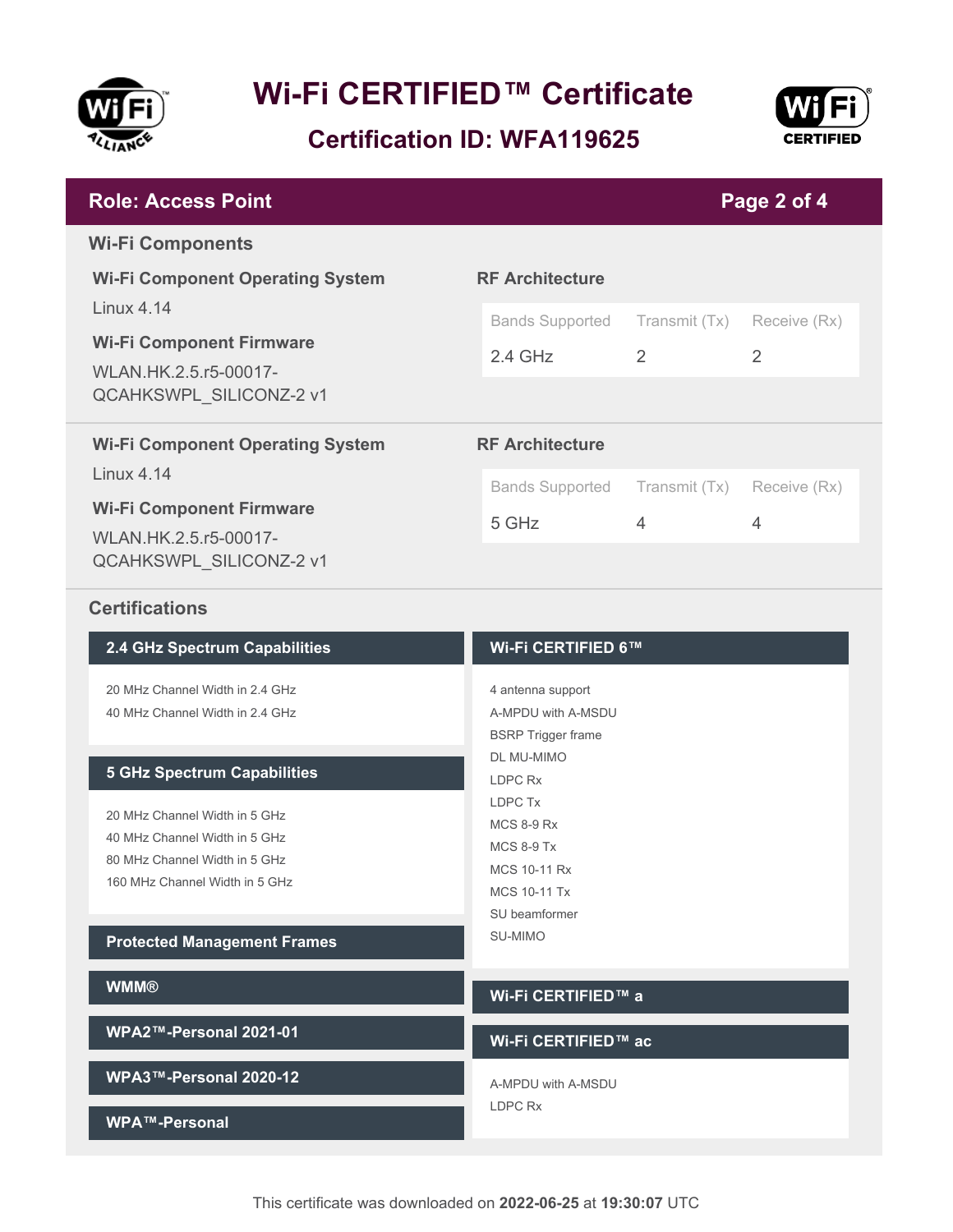

#### **Certification ID: WFA119625**



**Page 3 of 4**

#### **Role: Access Point**

### **Wi-Fi CERTIFIED™ ac (continued)** LDPC Tx MCS 8 Rx MCS 8-9 Rx Short Guard Interval DL MU-MIMO STBC SU beamformer **Wi-Fi CERTIFIED™ b Wi-Fi CERTIFIED™ g Wi-Fi CERTIFIED™ n** OBSS on Extension Channel Short Guard Interval **STBC** A-MPDU Tx **Wi-Fi Protected Setup™** PIN Pushbutton